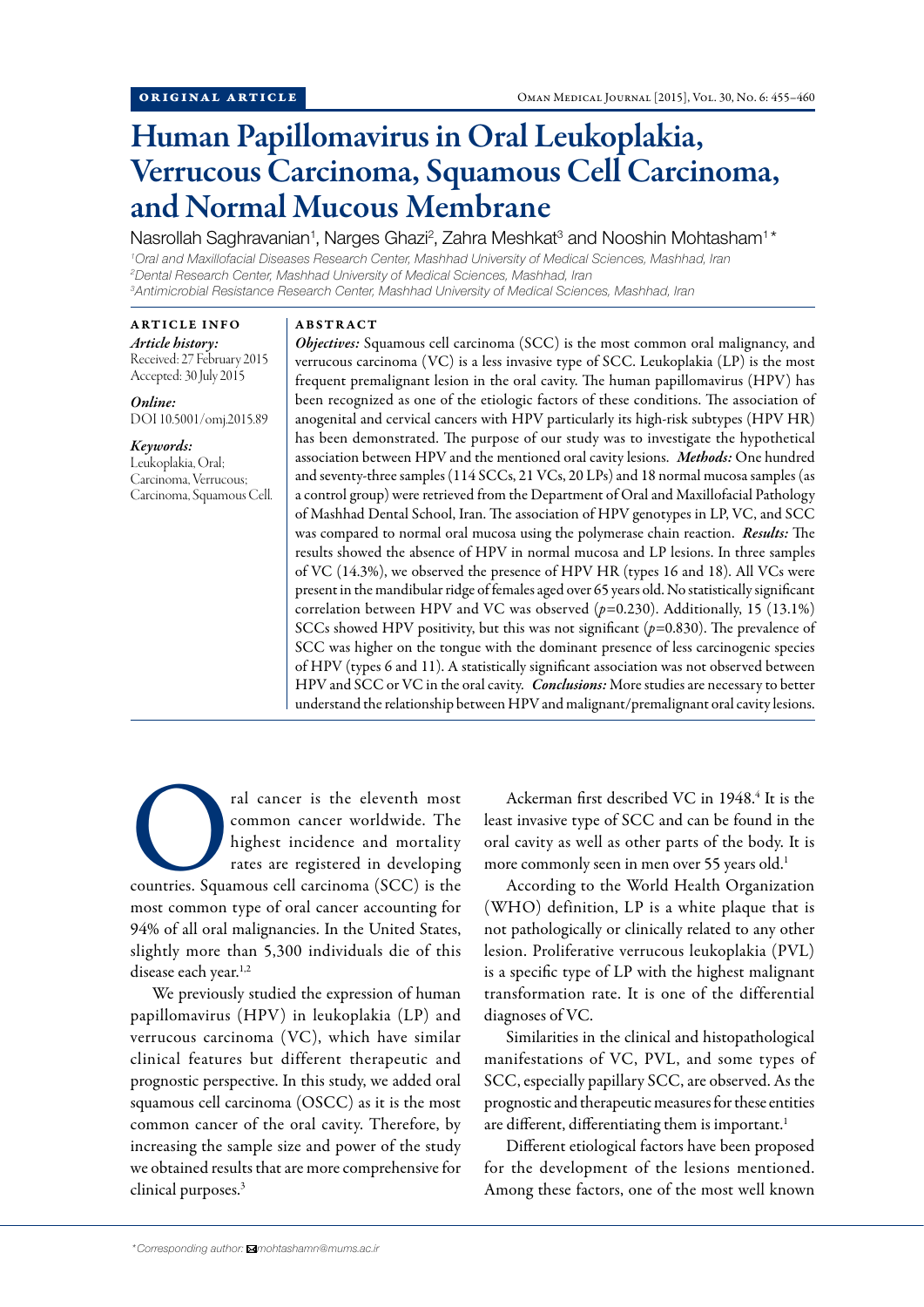| Target gene                                                                                                                                                                                                                                                                                                                                                                          | Sequence                        |  |
|--------------------------------------------------------------------------------------------------------------------------------------------------------------------------------------------------------------------------------------------------------------------------------------------------------------------------------------------------------------------------------------|---------------------------------|--|
| GH20                                                                                                                                                                                                                                                                                                                                                                                 | F:GAAGAGCCAAGGACAGGTAC          |  |
| PCO <sub>4</sub>                                                                                                                                                                                                                                                                                                                                                                     | R:CAACTTCATCCACGTTCACC          |  |
| $GP5+$                                                                                                                                                                                                                                                                                                                                                                               | F:TTTGTTACTGTGGTAGATACTAC       |  |
| $GP6+$                                                                                                                                                                                                                                                                                                                                                                               | R:GAAAAATAAACTGTAAATCATATTC     |  |
| MY09                                                                                                                                                                                                                                                                                                                                                                                 | F:CGTCCMARRGGAWACTGATC          |  |
| <b>MY11</b>                                                                                                                                                                                                                                                                                                                                                                          | R:GCMCAGGGWCATAAYAATGG          |  |
| HPV <sub>6</sub>                                                                                                                                                                                                                                                                                                                                                                     | F:TAG TGG GCC TAT GGC TCGTC     |  |
|                                                                                                                                                                                                                                                                                                                                                                                      | R:TCC ATT AGC CTC CAC GGG TG    |  |
| HPV11                                                                                                                                                                                                                                                                                                                                                                                | F:GGA ATA CAT GCG CCA TGT GG    |  |
|                                                                                                                                                                                                                                                                                                                                                                                      | R:CGA GCA GAC GTC CGT CCT CG    |  |
| <b>HPV 16-E6</b>                                                                                                                                                                                                                                                                                                                                                                     | F:CAG GAC CCA CAG GAG CGA CC    |  |
|                                                                                                                                                                                                                                                                                                                                                                                      | R: ATC GAC CGG TCC ACC GAC CC   |  |
| $HPV18 - E6$                                                                                                                                                                                                                                                                                                                                                                         | F:GCT TTG AGG ATC CAA CAC GG    |  |
|                                                                                                                                                                                                                                                                                                                                                                                      | R:TGC AGC ACG AAT GGC ACT GG    |  |
| HPV 31-E6/E7                                                                                                                                                                                                                                                                                                                                                                         | F:GAA ATT GCA TGA ACT AAG CTC G |  |
| $\overline{u}$ $\overline{u}$ $\overline{u}$ $\overline{u}$ $\overline{u}$ $\overline{u}$ $\overline{u}$ $\overline{u}$ $\overline{u}$ $\overline{u}$ $\overline{u}$ $\overline{u}$ $\overline{u}$ $\overline{u}$ $\overline{u}$ $\overline{u}$ $\overline{u}$ $\overline{u}$ $\overline{u}$ $\overline{u}$ $\overline{u}$ $\overline{u}$ $\overline{u}$ $\overline{u}$ $\overline{$ | R:CAC ATA TAC CTT TGT TTG TCA A |  |

Table 1: Sequences of beta globin region and HPV genotype-specific primers used in the PCR assays.

*W= A+T, R= A+G, Y= C+T, M= A+C.*

*HPV: human papillomavirus; PCR: polymerase chain reaction.*

is HPV.1 More than 130 HPV genotypes have been recognized which are divided into high risk (HPV HR) and low risk (HPV LR) based on their malignant transformation rate. HPV HR has been found in 81% of subjects with normal oral mucosa.<sup>1</sup> HPV is a double-stranded DNA virus belonging to the Papovavirus family. Despite multiple studies, there is no clear association between HPV and oral cancers. On the contrary, its association with uterine cervix and anogenital cancers has been established.1,5

Overexpression of some HPV genes such as E6 and E7 promote tumor growth and malignant transformation (especially in HR subtypes). Binding of E6 and E7 to tumor suppressor genes P53 and pRb results in disruption of the cell cycle and cellular immortality. HPV genotypes may also be found in the oral cavity as the normal flora of the human body.6-8

The association of HPV with head and neck cancers was first investigated in 1960.<sup>9</sup> Loning first proposed the etiologic role of this virus in 1985,<sup>10</sup> but the available data regarding the role of HPV in malignant transformation is extremely controversial. The range of prevalence reported in different studies is 0% to 100%.<sup>6</sup> There are various techniques to code the viral genome, including the polymerase chain reaction (PCR), in situ hybridization (ISH), and Southern blot (SB) analysis, with different sensitivities.<sup>6</sup>

Our study was accomplished to detect the existence of the HPV LR (types 6 and 11) and the HPV HR (types 16, 18, and 31) in the mentioned oral lesions, using PCR. The studied groups included LP as the most common premalignant lesion, SCC as the most common oral cavity cancer, VC as the least invasive form of SCC, and normal mucosa as a control group. Determining the association between HPV and malignant/premalignant lesions could be useful for understanding the etiology of these lesions and the potential treatment options.

#### METHODS

In this retrospective case-control study, we analyzed paraffin-embedded biopsies of 155 patients with LP, SCC, and VC obtained from 2001 to 2011. The samples were retrieved from the Department of Oral and Maxillofacial Pathology of Mashhad Dental School, Iran. Diagnosis of LP, SCC, and VC was based on histological examination of hematoxylin and eosin stained tissue sections, which was performed blindly by two pathologists. Blocks with a sufficient amount of tissue (114 SCC, 21 VC, and 20 LP) were selected for the experiment.

For the control group, we used non-neoplastic, reactive lesions of connective tissue (like fibrotic lesions and mucoceles) with normal-appearing epithelium. In total, 18 control samples were collected

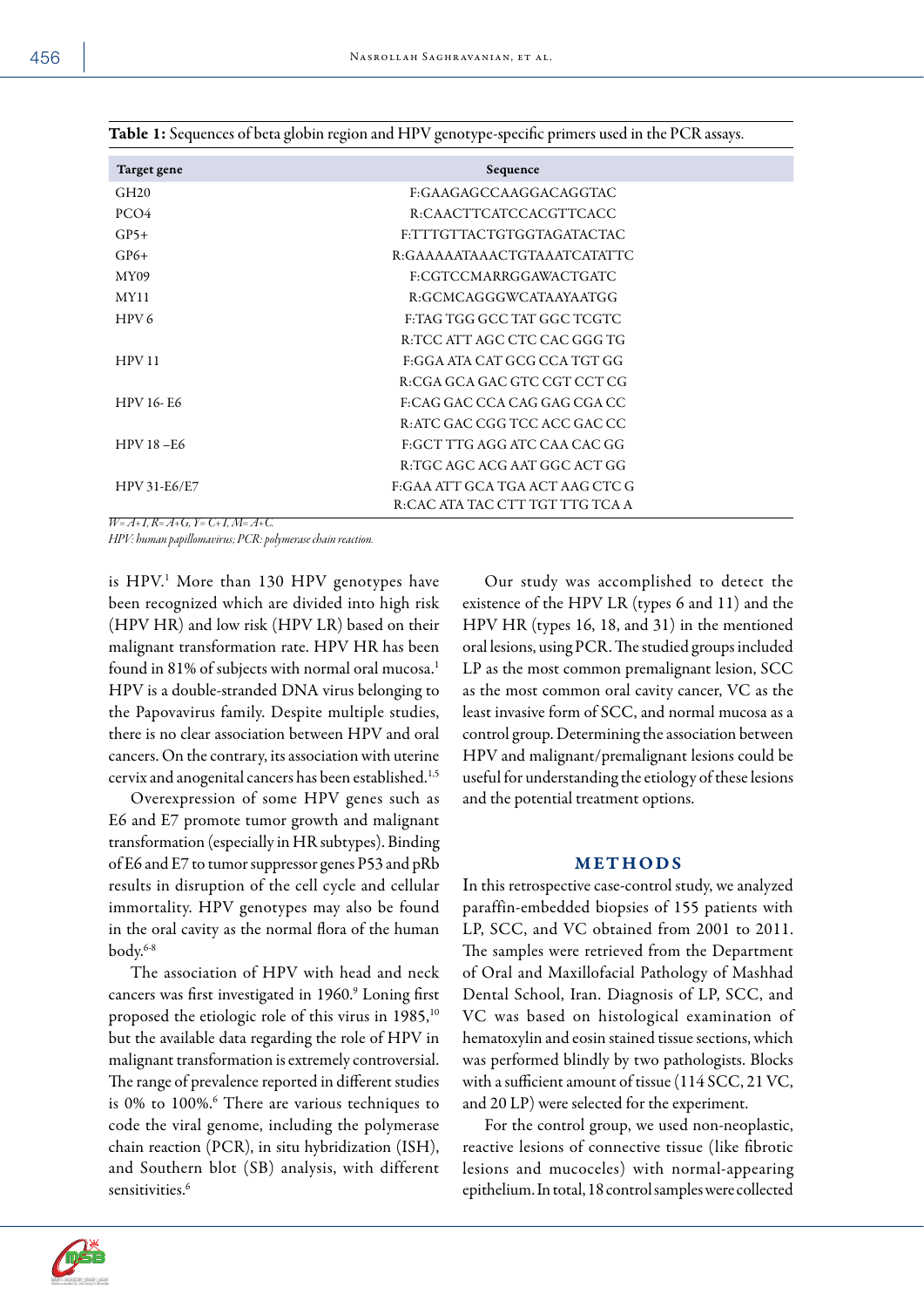which were mostly obtained from the mucosal area of the lower lip and cheek. To extract DNA and run PCR, paraffin blocks were sliced thinly under ideal conditions<sup>11</sup> and placed in Eppendorf microtubes.

Xylene (Xylol), 1 ml, was added to the tubes to remove the paraffin wax. To digest the tissue we used 20 mmol Proteinase K. After separating the DNA strands, the temperature was raised to 95 ºC to annihilate Proteinase K from the samples. They were subsequently centrifuged, and the DNA in the sediment were lyophilized and dissolved in Tris and EDTA buffer solution and then kept at 4 ºC for PCR. It is worth mentioning that for a higher purity of the DNA phenol, buffered saturated, and phenol/ chloroform/isoamyl alcohol (at a ratio of 25:24:1) were also added.

The extracted DNA was analyzed by PCR for beta globulin genes using the GH20 and PCO4 primers. The genes that were amplified with these primers selected and used to detect the presence of HPV using the MY09/MY11 and GP5+/GP6+ primers that were designed for L1 portion of HPV genome.12,13 The other primers [Table 1] were used for HPV genotyping (HPV 6, 11, 16, 18, and 31) as described previously.<sup>14</sup>

In total, a volume of 50 µl PCR mixture containing 200–700 ng of DNA, 10 mM Tris-Hcl (pH 8.3), 50 mM potassium chloride (KCl), 2.5 mM magnesium chloride  $(MgCl<sub>2</sub>)$ , one unit Taq DNA polymerase (Cinnagen, Iran), 0.2 mM of each dNTP, and 50 pmol of each primer were prepared in 0.2 ml microtubes. HeLa cells DNA and distilled water were used as template in positive and negative control tubes, respectively. Subsequently, the PCR

amplified fragments were electrophoresed in 2% agarose gel and visualized using a DNA Green viewer dye (Pars Tous, Iran).

# **RESULTS**

In our study, a total number 173 samples were included. Of these, 114 were SCCs, 21 were VCs, 20 were LPs, and 18 were normal mucosal membranes. The SCC samples consisted of 58 male and 56 female subjects. Patients were aged from 19–85 years old. The average age was 58.6±15.4 years.

The VC group consisted of 10 male patients with an average age of  $59.6 \pm 11$  years and 11 female patients with an average age of  $59.0 \pm 11.4$  years. The LP group consisted of 15 male subjects and five female subjects with an average age of  $61.6 \pm 15.6$ and  $62.8\pm3.7$  years, respectively. Of the 18 normal mucosa samples, seven were from male subjects and 11 from females (average age of 59.6±12.3 and 55.5±13.7 years, respectively). The case and control group were adjusted for age and sex.

DNA extraction and PCR were performed to determine various HPV HR genomes (types 16, 18, and 31) and HPV LR (types 6 and 11) in the studied groups. In total, 18 cases (10.4%) were positive for HPV. All positive samples were VC and SCC.

Of 114 SCC samples, 15 (13.1%) were positive for HPV 6 and 11. The most common site of SCC was the tongue (64.9%). Anatomical distribution of SCC lesions and their HPV status are presented in Table 2.

Out of 99 HPV-negative patients, 50 patients (50.5%) were male. There were 15 HPV-positive

| Location (SCC)   | <b>HPV</b>     |            |                  |            |                |            |  |  |
|------------------|----------------|------------|------------------|------------|----------------|------------|--|--|
|                  | Negative       |            | <b>Positive</b>  |            | Total          |            |  |  |
|                  | Number         | Percentage | Number           | Percentage | Number         | Percentage |  |  |
| Tongue           | 64             | 64.6       | 10               | 66.7       | 74             | 64.9       |  |  |
| Buccal mucosa    | 18             | 18.2       | 0                | 0.0        | 18             | 15.8       |  |  |
| Mandibular ridge | 9              | 9.1        | 3                | 20.0       | 12             | 10.5       |  |  |
| Palate           | 2              | 2.0        | $\boldsymbol{0}$ | 0.0        | 2              | 1.8        |  |  |
| Mouth floor      | $\overline{c}$ | 2.0        | 1                | 6.7        | 3              | 2.6        |  |  |
| Lip              | 2              | 2.0        | $\mathbf{0}$     | 0.0        | $\overline{c}$ | 1.8        |  |  |
| Nasopharynx      | $\mathbf{I}$   | 1.0        | 1                | 6.7        | $\overline{c}$ | 1.8        |  |  |
| Oropharynx       |                | 1.0        | $\mathbf{0}$     | 0.0        | 1              | 0.9        |  |  |
| Total            | 99             | 100.0      | 15               | 100.0      | 114            | 100.0      |  |  |

Table 2: The anatomical distribution of SCC lesions and their HPV status.

*SCC: squamous cell carcinoma; HPV: human papillomavirus.*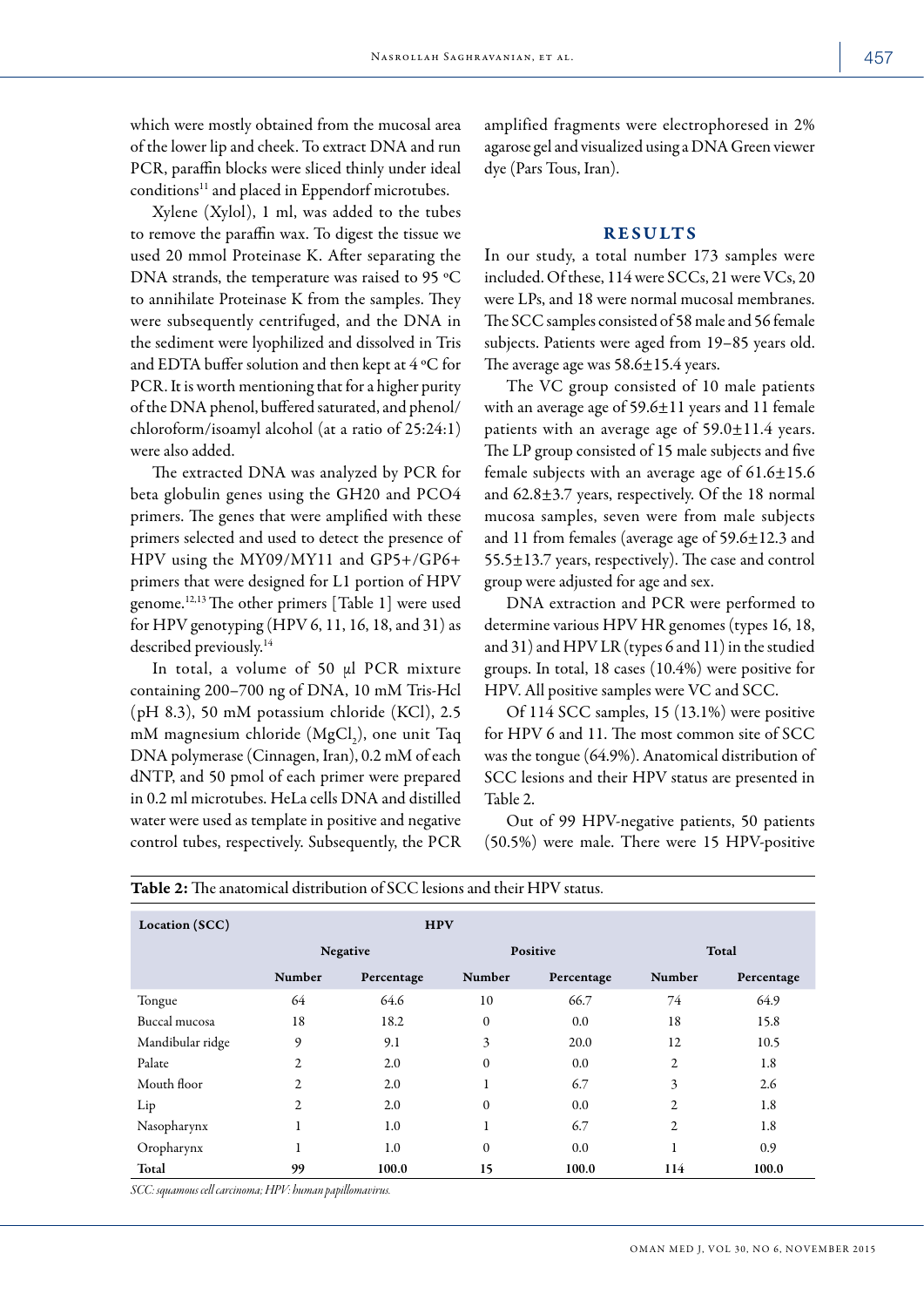| <b>HPV</b> |            |          |            |        |            |  |  |
|------------|------------|----------|------------|--------|------------|--|--|
| Negative   |            | Positive |            | Total  |            |  |  |
| Number     | Percentage | Number   | Percentage | Number | Percentage |  |  |
| 50         | 50.5       | 8        | 53.3       | 58     | 50.9       |  |  |
| 49         | 49.5       | 7        | 46.7       | 56     | 49.1       |  |  |
| 99         | 100        | 15       | 100.0      | 114    | 100.0      |  |  |
|            |            |          |            |        |            |  |  |

# Table 3: Gender distribution in HPV-positive patients with squamous cell carcinoma.

*HPV: human papillomavirus.*

| <b>Table 4:</b> The relative anatomical distribution of lesion in patients with squamous cell carcinoma. |  |  |  |  |
|----------------------------------------------------------------------------------------------------------|--|--|--|--|
|----------------------------------------------------------------------------------------------------------|--|--|--|--|

| <b>Lesion</b> location    | <b>HPV</b> |            |                 |            |               |            |  |
|---------------------------|------------|------------|-----------------|------------|---------------|------------|--|
|                           | Negative   |            | <b>Positive</b> |            | Total         |            |  |
|                           | Number     | Percentage | Number          | Percentage | <b>Number</b> | Percentage |  |
| Tongue                    | 64         | 64.6       | 10              | 66.7       | 74            | 64.9       |  |
| Oral cavity except tongue | 35         | 35.4       | 5               | 33.3       | 40            | 35.1       |  |
| Total                     | 99         | 100.0      | 15              | 100.0      | 114           | 100.0      |  |

*HPV: human papillomavirus.*

patients, eight (53.3%) of which were male. The K-2 test was used to evaluate the association between sex and HPV positivity. No statistically significant difference was observed (X2 =0.042; *p*=0.838) [Table 3].

Out of 99 HPV-negative patients, 64 (64.6%) had SCC of the tongue. Whereas this number was 10 out of 15 (66.7%) in HPV-positive patients. According to the K-2 test no significant association between the lesion location and HPV infection was shown  $(X^2=0.023;$ *p*=0.879). HPV positivity was detected in three patients with alveolar ridge SCC, one with mouth floor SCC, and one with nasopharyngeal SCC [Table 2 and 4]. Common anatomical sites of VCs were the mandibular vestibule, lower lip-cheek mucosa, and the gingiva. LP was prevalent in the cheek mucosa, tongue, upper lip, and the mouth floor. Control samples were mostly obtained from lower lip and cheek mucosa.

A total of 15 SCC cases (13.3%) and three VC cases (14.3%) were positive for HPV. There was no statistically significant difference in the expression of HPV in the groups  $(p=0.830)$  for SCC and *p*=0.230 for VC). The Fisher's exact test did not show any association between sex or age and HPV expression ( $p=0.138$  and  $p=0.124$ , respectively). It is important to note that all three VC samples contained HPV HR (types 16 and 18). They were observed in female patients over 65 years old in the mandibular vestibule. Despite positive HPV expression in VC samples, there was no statistically significant difference between the VC and control group (*p*=0.230) [Table5].

# DISCUSSION

Oral cancer is one of the most frequent malignancies. SCC is the most common type of oral cancer accounting for 94% of all oral malignancies. The low-grade type of SCC is called the VC and is not

| <b>Table 5:</b> Distribution rate of HPV expression in LP, VC, and NM (control group). |                        |        |      |          |          |        |  |  |
|----------------------------------------------------------------------------------------|------------------------|--------|------|----------|----------|--------|--|--|
| <b>Results</b>                                                                         | Group                  |        |      |          |          |        |  |  |
|                                                                                        | VC.<br>LP<br><b>NM</b> |        |      |          |          |        |  |  |
|                                                                                        | Male                   | Female | Male | Female   | Male     | Female |  |  |
| $HPV+$                                                                                 | $\Omega$               |        | 0    | $\Omega$ | $\Omega$ | 0      |  |  |
| HPV-                                                                                   | 8                      | 10     | 14   |          | 8        | 10     |  |  |
| Total                                                                                  | ō                      | 13     | 14   |          | 8        | 10     |  |  |

*HPV: human papillomavirus; VC: verrucous carcinoma; LP: leukoplakia; NM: normal mucosa.*

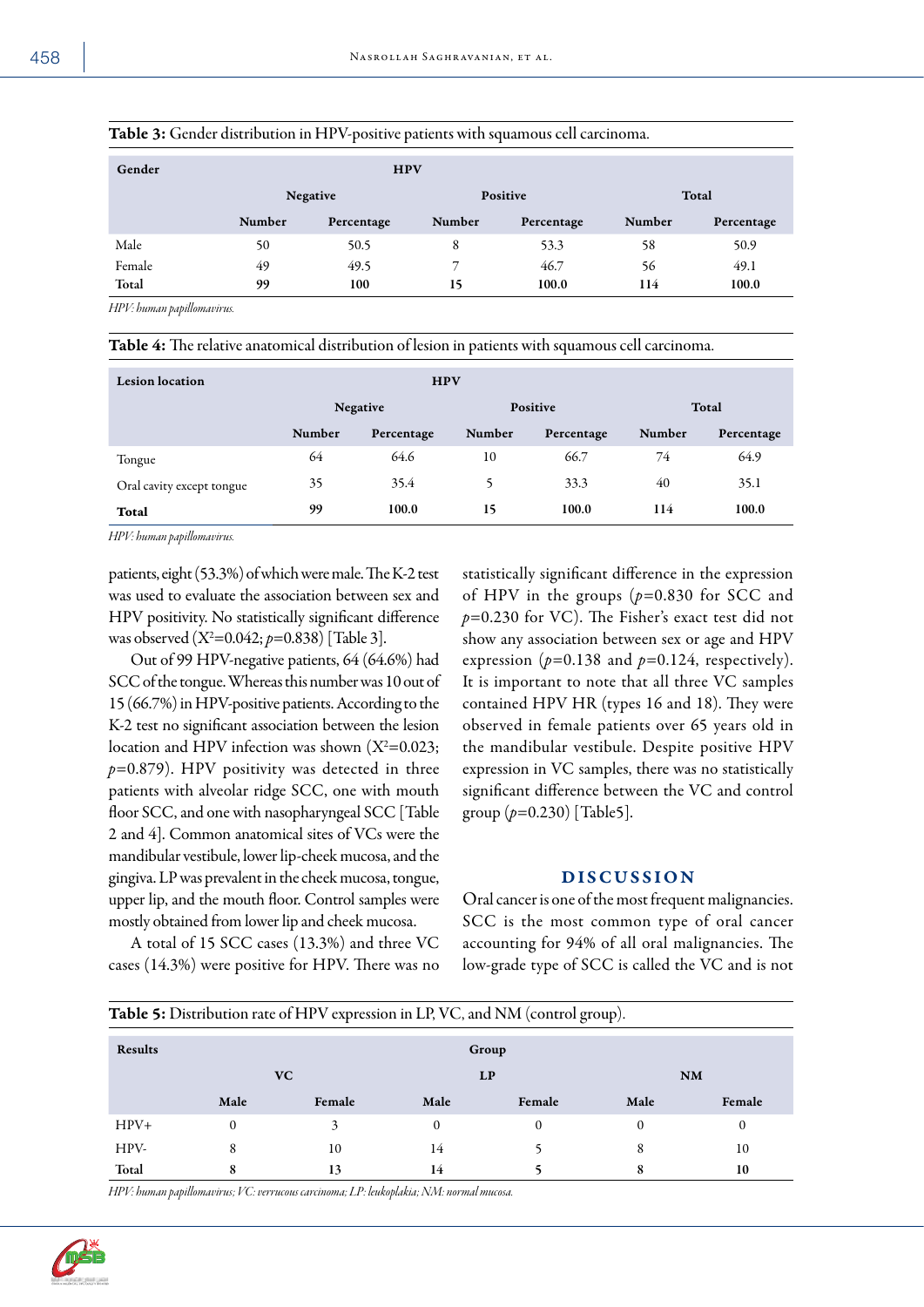exclusive to the oral cavity and can be seen in other parts of the body.<sup>1,15</sup>

The most frequent sites of SCC are the tongue and mouth floor. The buccal mucosa is the most common site for VC and has a higher prevalence in those over 55 years old.<sup>1</sup> LP is known as the most common premalignant oral cavity lesion with histopathological features similar to VC.<sup>1</sup>

Among the multiple causes proposed as the etiology of VC, SCC, and LP,<sup>16,17</sup> HPV has been the focus of various studies. HPV is a double-stranded epitheliotropic DNA virus. More than 100 types of HPV have been recognized, but only a few of them are active in the oral cavity (types  $1, 2, 4, 6, 7, 11, 13$ , 16, 18, 30, 32, 57).<sup>5</sup> HPV types are classified either as high (types 16, 18, 31, 33, 39, 45, 51, 52, 54 and 56) or low risk (types 6, 11, 13, 16, 18, 30, 32 and 57).<sup>1,6,8</sup>

The role of HPV in the prognosis and carcinogenesis of anogenital cancer has been demonstrated. However, there is no clear evidence to support its carcinogenic effect in the oral cavity. Several studies have investigated the role of HPV in oral carcinogenesis over the last three decades.<sup>10,11</sup> Meta-analytic reviews have also been conducted to investigate the association between HPV and SCC.16,17 Using PCR and in situ hybridization (ISH) the data showed 22–28% association.

Multiple studies showed various expression of this virus in different geographical areas. Southern blot and PCR-ISH techniques demonstrated 19.2– 50.0% and 41.5–100.0% association, respectively. The DNA microarray technique did not show any association.18-21 In our study, 13.1% of all SCCs were positive for HPV, which shows lower association than meta-analysis and universal reviews.

We investigated the possible association of HPV with SCC and VC, as a less aggressive form of SCC. Both of these conditions are in the differential diagnosis of papillary SCC and LP, especially the PVL subtype.

HPV association with VC in this study was about 14.3% (*p*=0.230). This finding was also found in another study.<sup>22</sup> Some studies reported a higher expression of HPV in VC and a possible association between them.17,23

The consistent and specific association of HPV HR, especially 16 and 18, with VC has been shown in several studies using PCR/ISH technique.1 This is consistent with the results of our study and some others.24 Although the absence of HPV 16 has been

reported in VC samples by Fujita et al.25 Limited reports that showed higher HPV association with LP showed higher expression of HPV in normal mucosa.<sup>6,23</sup> Szarka et al,<sup>26</sup> did not demonstrate any association between LP and HPV which is consistent with other studies.<sup>19,27</sup>

Some studies showed higher expression of HPV HR in LP samples.<sup>16,28</sup> Although Lou et al,<sup>23</sup> reported the opposite in their study. The expression of the virus was reported between 0–100% with PCR,  $24.27$  0–73% with ISH,  $6.29$  and 80–100% using SB analysis.10,19 HPV expression in normal mucosa was reported between 1-60% in various studies.<sup>30</sup> In our study, there was no correlation between the HR and LR subtypes of HPV.

# **CONCLUSION**

As multiple factors can be involved in neoplastic transformation, evaluating the possible role of HPV has been the focus of many studies. In the Iranian population, we found no significant association between HPV and malignant transformation. We observed the absence of HPV in normal mucosa and LP lesions, whereas 13.1% of SCCs and 14.3% of VCs contained HPV DNA. The presence of HPV HR (16 and 18) was detected in VCs while SCC samples demonstrated HPV LR (6 and 11). The role of HPV in malignant transformation has always been under discussion and requires larger studies.

#### *Disclosure*

The authors declared no conflicts of interest. No funding was received for this study.

#### **REFERENCES**

- 1. Neville BW, Damm DD, Allen CM, Bouquot JE. Oral and maxillofacial pathology. 3rd ed. St. Louis: WB Saunders co; 2008.
- 2. Ginawi IA, Mahgoub EA, Ahmed HG. Immunophenotyping of HPV Types 16 and 18 among Sudanese Patients with Oral Lesions. Oman Med J 2012 May;27(3):201-206.
- 3. Saghravanian N, Ghazvini K, Babakoohi S, Firooz A, Mohtasham N. Low prevalence of high risk genotypes of human papilloma virus in normal oral mucosa, oral leukoplakia and verrucous carcinoma. Acta Odontol Scand 2011 Nov;69(6):406-409.
- 4. Ackerman LV. Verrucous carcinoma of the oral cavity. Surgery 1948 Apr;23(4):670-678.
- 5. Lamont R, Lantz M, Burne R, Leblanc D. Oral microbiology and immunology. Washington DC: ASM press; 2006.
- 6. Koyama K, Uobe K, Tanaka A. Highly sensitive detection of HPV-DNA in paraffin sections of human oral carcinomas. J Oral Pathol Med 2007 Jan;36(1):18-24.
- 7. Kumar V, Abbas A, Fausto N. Robbins and cotran pathologic basic of disease. 9<sup>th</sup> ed. Elsevier: Saunders; 2005.